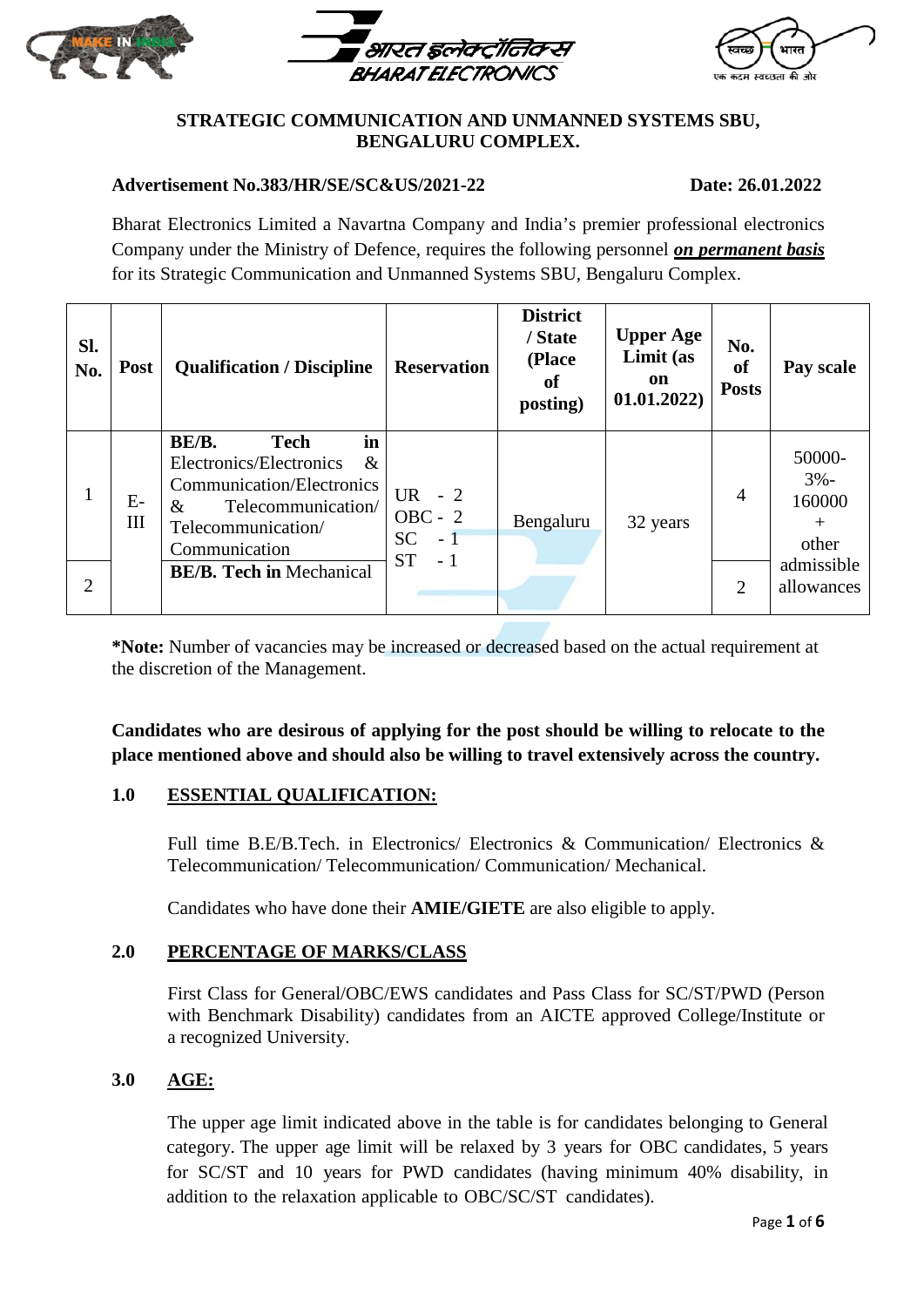





# **4.0 RELEVANT POST QUALIFICATION EXPERIENCE (AS ON 01.01.2022):**

# **A) ELECTRONICS (2 Posts)**

Candidate should have working level knowledge of following technologies for **minimum 4** Years. Candidates should have good grasp and be able to learn on the Job. Candidates should willing to travel anywhere in India for testing and field trials.

## **Essential Skills :**

- Should have FPGA programming (RTL Design) skills in Verilog / System Verilog / VHDL.
- Requirement creation and Architecture design experience in Digital HW domain.
- Knowledge and experience in RF-Wireless communication system development with ADCs, DACs, and implementation of DSP function / Digital Filters in FPGA.
- Should have the experience of Design, debug and test Printed Circuit Boards containing Digital circuit, Microprocessors, Ethernet Controllers, FPGA and RF circuits

#### **Desired Skills:**

- Should have the knowledge of interfacing the standard interfaces such as I2C, SPI, USB and Ethernet along with use of External memory interfacing High speed serial interfaces with FPGA.
- Should have experience in integrating procured or custom IP Cores in overall FPGA design architecture.
- Embedded HW & SW integration experience in Real time operating system environment.
- Experience in optimizing the segmentation of the design for target FPGA, Designing Modem algorithms in FPGA is preferable.
- Should have working experience with Matlab for communication system design and simulation.
- Should be familiar with SDK of FPGA and  $C/C++$  programming language.
- Should have creative thinking and good mathematical skills

#### **B) ELECTRONICS (2 Posts)**

Candidate should have working level knowledge of following technologies for **minimum 4 Years.** Candidates should have good grasp and be able to learn on the Job. Candidates should willing to travel anywhere in India for testing and field trials.

#### **Essential Skills:**

- Should have the work experience of Embedded C and C++, Microcontroller, and Microprocessor.
- Should have understanding and experience in embedded system design patterns. Should have knowledge of reading the schematic and datasheet of components.
- Experience of microcontroller peripherals and interfaces like UART/ SPI/ I2C/ADC/DAC/PWM / GPIOs / CAN bus / Ethercat.
- Should have experience in Real time OS coding techniques and IP protocols.
- Experience of embedded Linux, RTOS, ARM processor along with Device driver.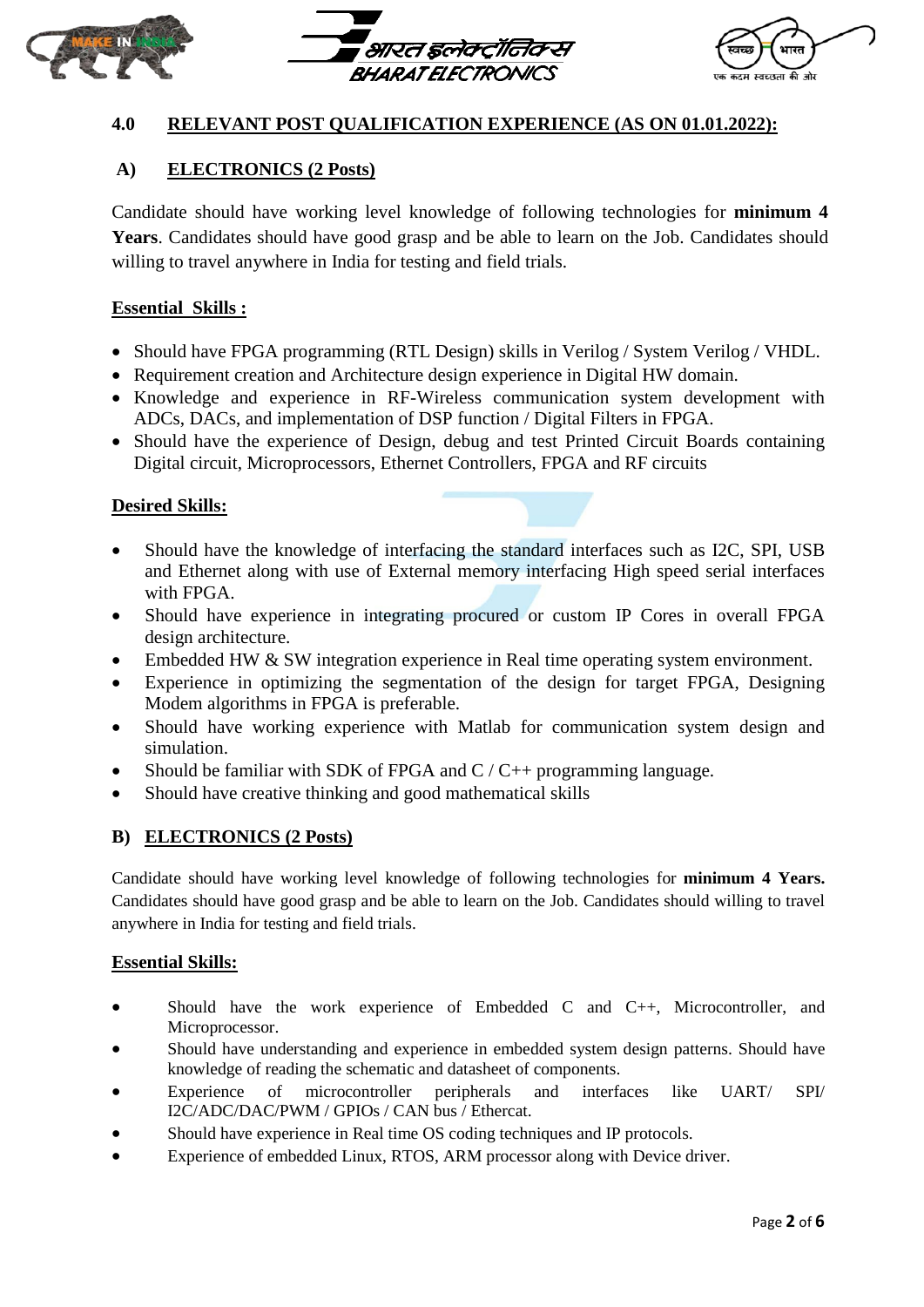





# **Desired Skills:**

- Knowledge and experience of usage of Hardware test equipment like oscilloscope and logic analyzer.
- Knowledge of fundamental of Analog and Digital electronics and Electronics component is preferred.
- Should have very good debugging skills with ability to work with existing codebases.
- Should be familiar with any one of the scripting languages like Python, Perl and TCL.

# **C) MECHANICAL (2 Posts)**

Should have a **minimum of 4 Years** experience in design, development & FE Analysis. Preferably, in the areas of Electronic products  $\&$  systems for Aerospace  $\&$  Defense/ medical equipments/ Robotics/Special purpose machines/ electro-mechanical systems.

#### **Essential Skills:**

- Should have in-depth working knowledge in MCAD tools such as AUTOCAD, SOLIDWORKS / AUTODESK INVENTOR & CAE Tools such as ANSYS, NASTRAN.
- Should be able to execute mechanical engineering design right from capturing customer requirements, translating them to specifications and generating detailed designs.
- Should have the ability to develop conceptual designs & engineering drawings with little or No supervision.
- Should have the ability to verify the designs with engineering calculations.
- Should have the ability to create detailed drawings for getting parts and assemblies manufactured from vendors.
- Should have the ability to select the required electro-mechanical hardware to be used in the systems/product and vendor development.
- Should have knowledge in selection of appropriate raw materials based on the Application, environment, Cost & availability.
- Should have In-depth Knowledge of manufacturing processes such as sheet metal forming, precision machining, 3D printing, precision casting processes, plastics & Carbon/Glass fibre composite moulding & Metal joining processes.

#### **Desired Skills:**

- Should have the ability to apply GD&T in precision engineering drawings
- Should have knowledge of Environmental qualification tests for products.
- Should have the knowledge in the application of hydraulics  $\&$  pneumatics.
- Should have ability to select the surface treatment processes considering the environment in which the product/system is used.
- Should have the ability to use DFX in designs with due consideration for cost.
- Should have knowledge on water proof & EMI/EMC Shielded Enclosure designs.
- Should have awareness about Human engineering and aesthetics in product design.
- Should have the ability to develop engineering mechanisms involving gears, pulleys, sprockets, racks, cams, power screws, gear boxed & Motors.
- Should have excellent written  $&$  oral communication skills.
- Exposure to SAP PLM Module & Engineering documentation system preferred.
- Exposure to Thermal management, Air-conditioning & DG Sets preferred.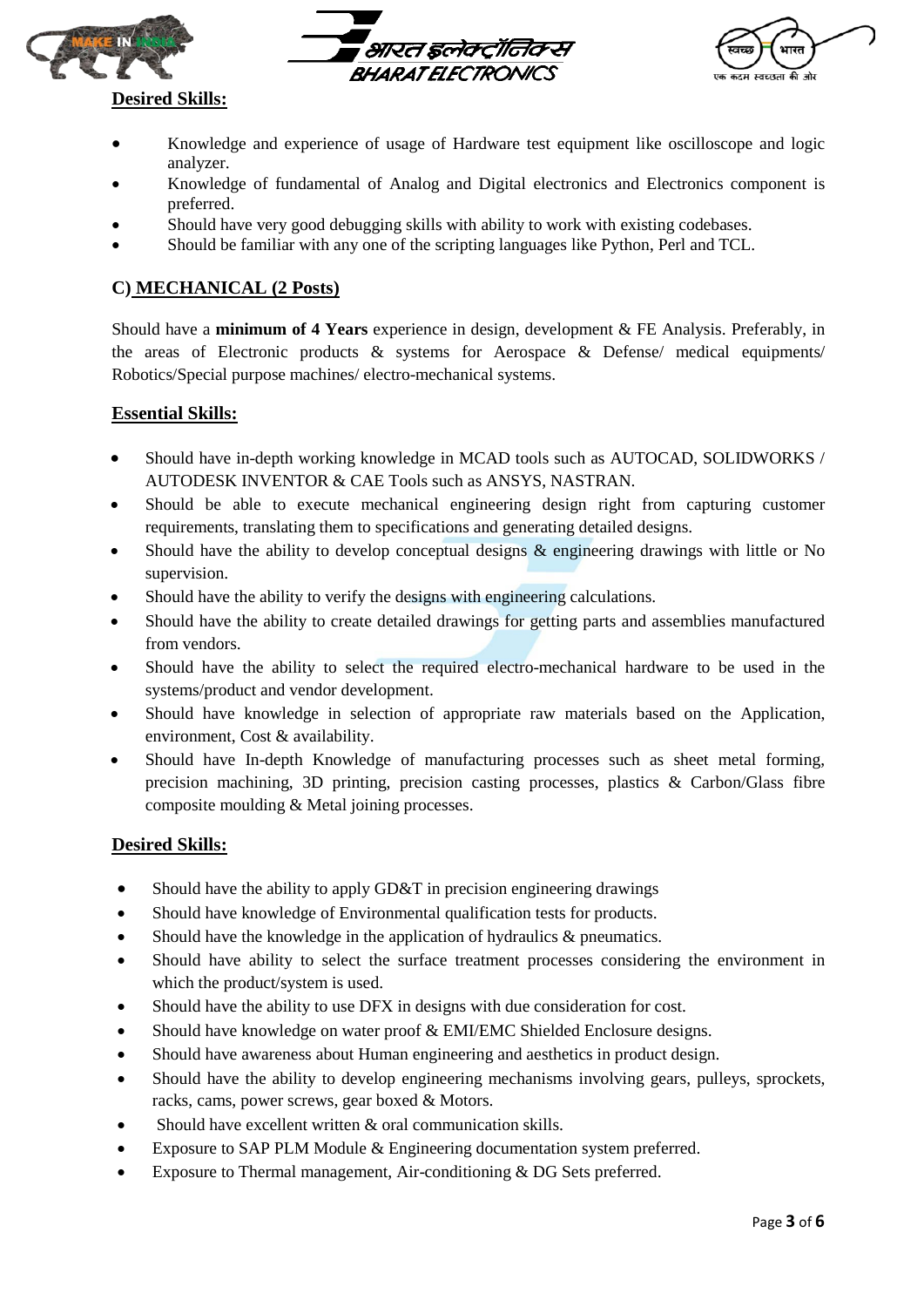





## **5.0 METHOD OF SELECTION:**

Selection will be through a Written Test for shortlisted candidates, followed by an Interview, **The details of the Written Test/Interview will be intimated in due course.** The written test Centre will in Bangalore.

#### **6.0 FEE PAYMENT**

Candidates are required to remit an amount of Rs. 750/- (including 18% GST) towards application fee through SBI Collect (through online mode or through SBI Branch). SC/ST/PWD candidates are exempted to pay the application fees.

- The application fee should be remitted through SBI Collect (through online mode or through SBI Branch).
- Candidates are requested to read the details and screenshots for making the payment.
- Candidates can also make the payment by approaching SBI branch. You have to select SBI branch in the payment option and download pre-printed challan generated through SBI Collect and deposit the application fee (as applicable) plus applicable bank charges in any SBI Branch. The candidate should ensure to obtain the seal and signature of the bank official.
- Candidates have to enter the "**SBI Collect reference No.**" generated after payment, in the online Application Form.
- Candidates may go through all instructions and eligibility criteria carefully before remitting Application Fee and submitting the application. Fee once paid will not be refunded.

#### **7.0 GENERAL INSTRUCTIONS:**

The Cut-off date for deciding the maximum permissible age and experience (Post Qualification Experience) shall be 01.01.2022. In order to compute post-qualification work experience, the period of work experience starting from the month immediately succeeding the month of final examination in which candidate acquire the essential educational qualification shall be considered.

Candidates working in PSUs/Government/Quasi Government organizations shall produce No Objection Certificate at the time of the interview. Such candidates, who are unable to produce NOC at the time of interview, will not be interviewed.

Candidates are required to travel extensively anywhere in India.

In addition to Basic Pay, other allowances like Dearness Allowance, House Rent Allowance, 35% of the Basic Pay as perquisites, Performance Related Pay (PRP), Group Insurance, Medical facilities and Provident Fund as per the Company's rules will be part of the remuneration package.

Request for change of category once declared in the application will not be entertained.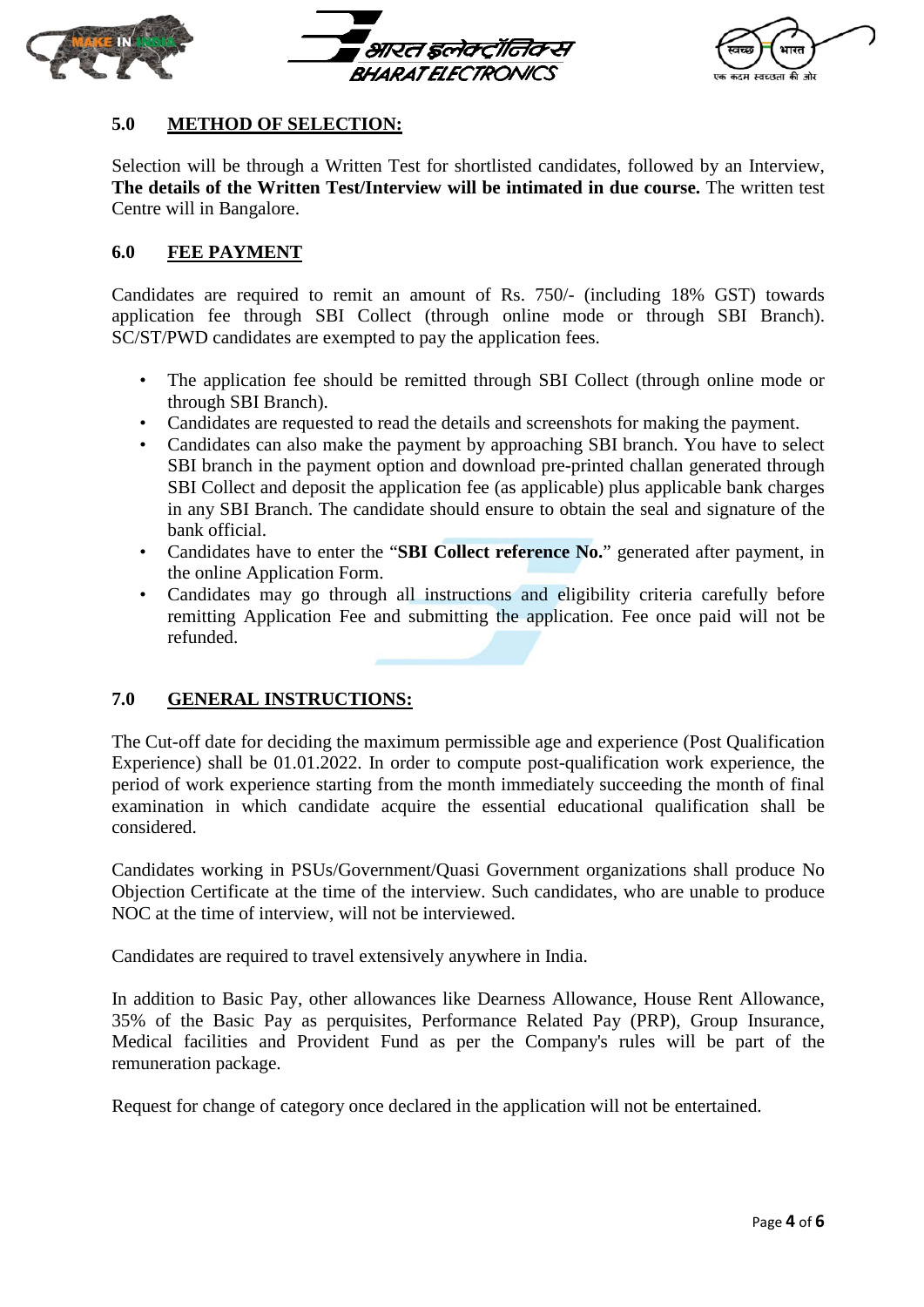





The exact date and time shall be communicated in the Admit Card for Written Test. Candidates are required to possess at least one valid e-mail id which is to be entered in the application form. Information pertaining to the Written Test/Interview will be sent by e-mail to the id that is furnished and also will be published in the BEL Website. BEL will not be responsible for bouncing of any e-mail sent to the candidate.

In the event any applicant has litigated with his/her employer in the past, the same should be clearly mentioned in brief.

The SC/ST/OBC/Disability Certificates should be strictly in the format available on the BEL website.

Canvassing in any form will result in disqualification.

Only Indian nationals need to apply.

Merely fulfilling the minimum requirement of qualification and experience will not vest any right on the candidates to be called for the Interview/Written Test. BEL reserves the right to debar/disqualify any candidate at any stage of the selection process for any reason whatsoever and also reserves the right to cancel / restrict / enlarge / modify or alter the recruitment or selection process, if need so arise without issuing any further notice or assigning any reason thereafter.

Interested candidates meeting all the criteria mentioned aloft, should submit the application in the format appended to this advertisement and send the applications through post, super scribing on the envelope the post applied for. The photocopies of the following documents should compulsorily be enclosed:

i)  $10<sup>th</sup> Standard/SSLC$  marks card/passing certificate (as proof of date of birth).

ii) All certificates (starting from Matriculation/Class  $10^{th}/SSLC$ ) in support of educational qualifications.

iii) B.E/ B.Tech./AMIE/GIETE Degree certificate (as applicable). **In case of CGPA or credits system of assessments, the candidates are required to attach the formula for conversion of CGPA/ Credits to percentage in accordance with the respective University norms.** 

iv) All semester Marks Sheets/Final consolidated marks sheet.

v) Caste/Community/Disability/Income certificate in case of candidates belonging to SC/ST/OBC/PWD respectively. Candidates claiming reservation under any of the above categories are required to submit the certificate in the prescribed format. **The formats of various certificates are provided as link to the advertisement.** Candidates belonging to OBC category should possess the certificate issued on or after 01.09.2020. Candidates belonging to EWS category are required to possess the certificate either for the year 2019-20 or 2020-21.